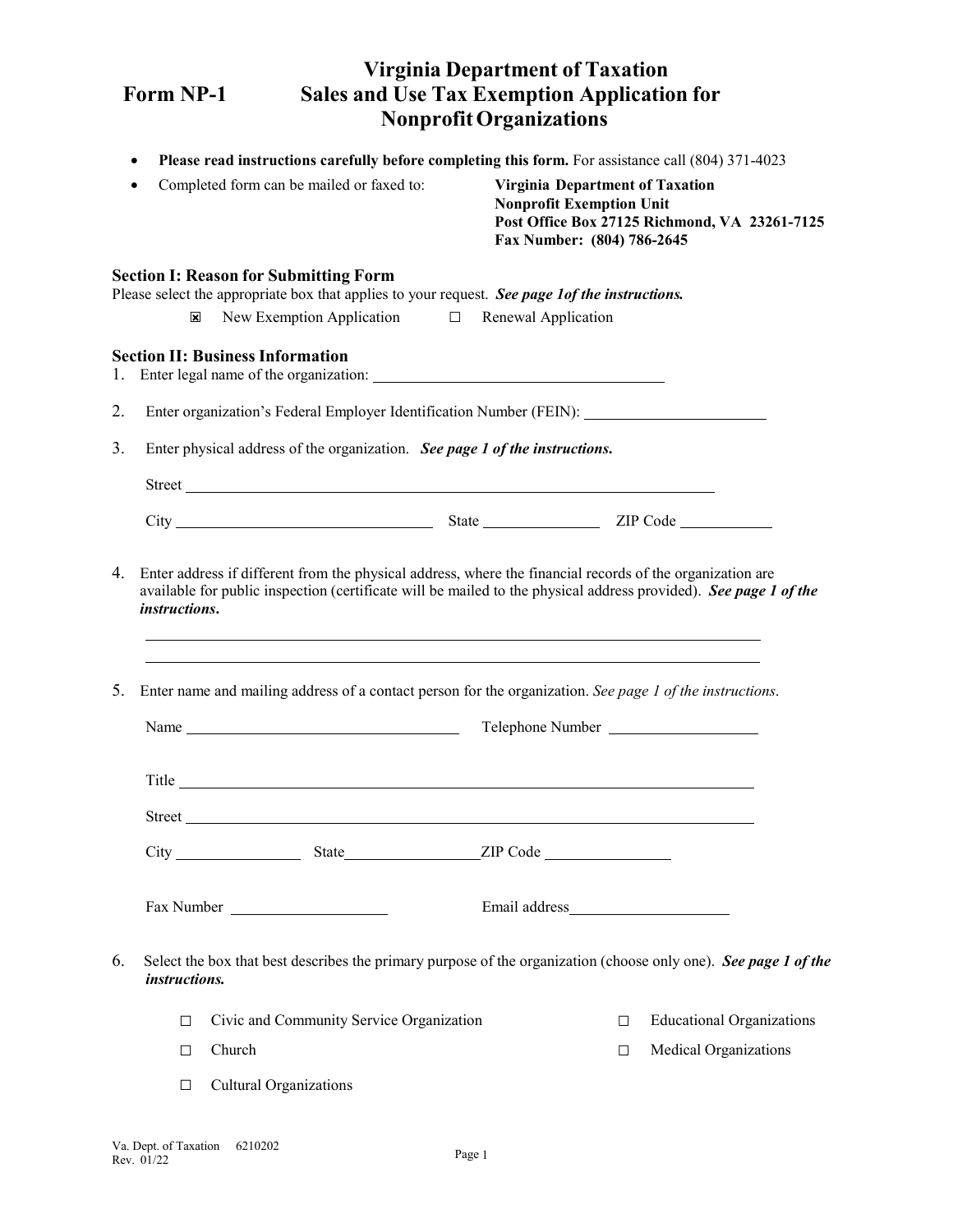### **Section III: Nonprofit Church**

- 7. If the organization is a church and is applying for a retail sales and use tax exemption, select only one box below. *See page 2 of the instructions.*
	- □ **Option 1** Form ST-13A: **Stop here***.* Please visit [www.tax.virginia.gov](http://www.tax.virginia.gov/) to download the ST-13A self-issued exemption certificate. The organization will not be assigned a tax-exempt number.
	- □ **Option 2** Tax-Exempt Number: Proceed to Section V: Financial Information. **You must provide a year-end financial statement if applying for Option 2.**

#### **Section IV: Exemption Type**

8. Select the box if you are exempt from collecting the sales tax on sales made by the organization, exempt from paying sales and use tax on taxable services or you are a Veterans Service organization. *See pages 2-4 of the instructions before making a selection.*

#### **Organization Classifications – Make only one selection from the list below.**

- □ Cancer Organizations
- □ Cardiovascular Organizations
- $\square$  Diabetes Organizations
- □ Exempt Taxable Services
- $\square$  Food Bank Organizations
- $\Box$  Fundraising activities for elementary or secondary schools, parent teacher associations or other groups associated with a nonprofit elementary or secondary school
- □ Lung Organizations
- □ Noncommercial Educational Telecommunications Entity
- □ Nonsectarian Youth Organizations (e.g. Boys and Girls Scouts)
- □ Nutrition Programs
- □ Physical Education Programs
- $\Box$  Provide Food Packages at Reduced Prices
- $\square$  Services for the blind, deaf, hearing impaired, drug abuse programs, and musically talented children of Virginia (Lions Clubs)
- $\square$  Supports Public Libraries
- $\Box$  Training and Education in Law Enforcement
- □ Veterans Service Organizations
- □ Virginia Federation of Humane Societies
- □ Volunteer Fire Department and Rescue Squads
- □ Volunteer Medical Service Organizations
- □ Youth Symphony Orchestras
- □ Other

#### **Section V: Financial Information**

- 9. Enter the total dollar amount of the organization's annual gross revenue (AGR), fundraising expenses, and administrative expenses for the previous year. If you are a new organization and have no financial information at this time, enter zero(s) in the applicable fields*. If the annual gross revenue is less than \$5,000, you must attach a copy of the organization's mission statement or statement of purpose.* **S***ee page 4-5 of the instructions.*
	- a) Enter organization's total annual gross revenue for the previous year.  $\$$
	- b) Enter organization's total fundraising expenses incurred for the previous year. \$
	- c) Enter organization's total administrative expenses for the previous year. \$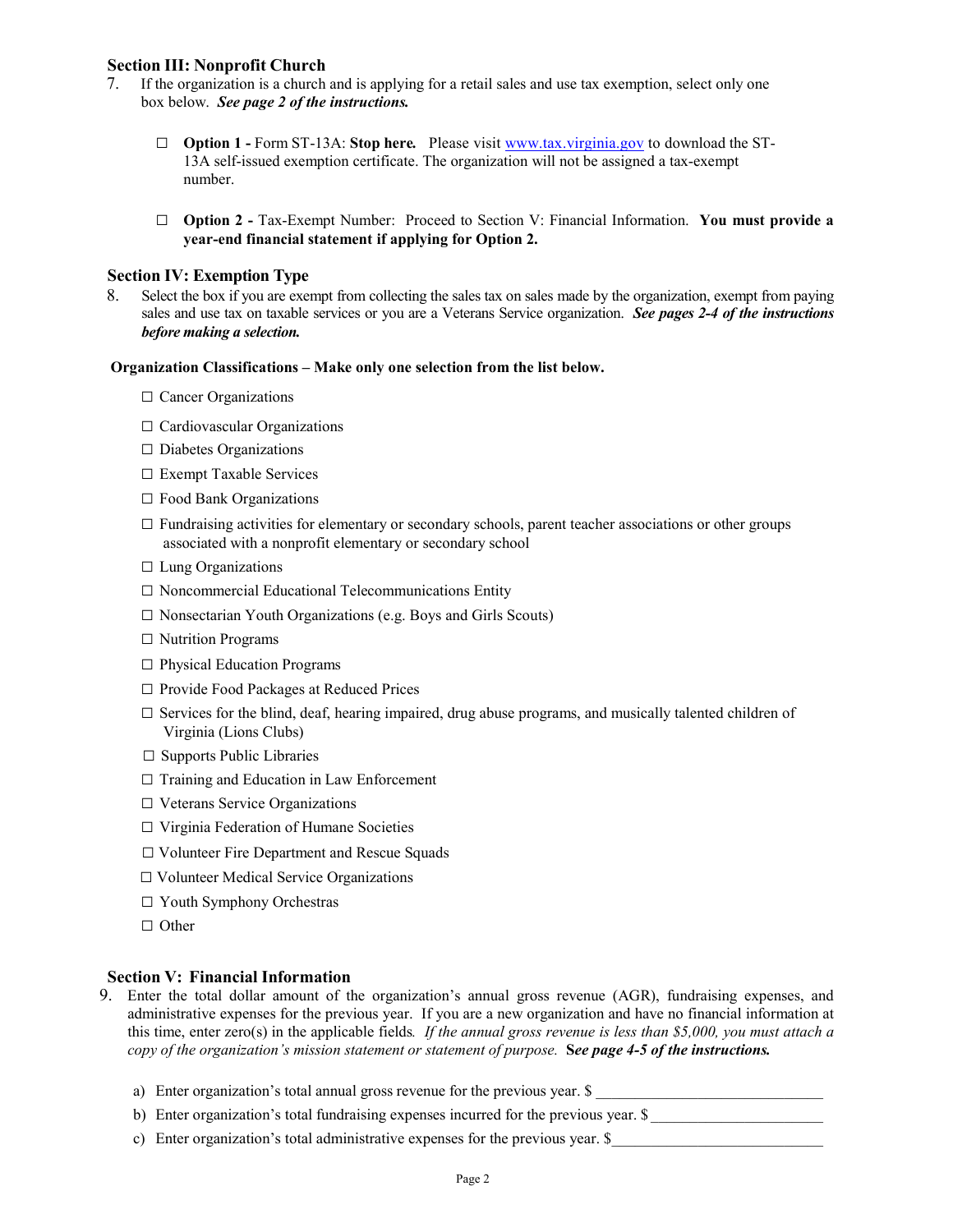### **Section VI: Total Purchases Made in Virginia**

- 10. Does the organization intend to make purchases in Virginia? *See page 5 of the instructions***.** Please select one:
	- □ **YES □ NO** a) If yes, enter an estimate of the dollar amount of Virginia purchases made in the preceding year and those made or to be made in the current year in the boxes below. If no purchases were made in a region enter "zero." If your organization has no plans to make purchases in Virginia, enter "zero" in all the boxes below and proceed to 10(b). Do not include the sales tax when calculating your purchase amounts.

| Virginia Regions                                                                                                                                                                                                                                                                       | <b>Total Purchases Made</b><br>In $2021$ | <b>Total Purchases Made</b><br>In $2022$ |
|----------------------------------------------------------------------------------------------------------------------------------------------------------------------------------------------------------------------------------------------------------------------------------------|------------------------------------------|------------------------------------------|
| Northern Virginia Region: Alexandra City,<br>Arlington County, Fairfax City, Fairfax County,<br>Falls Church City, Loudon County, Manassas City,<br>Manassas Park City, Prince William County                                                                                          |                                          |                                          |
| <b>Hampton Roads Region:</b> Chesapeake City, Franklin City,<br>Hampton City, Isle of Wight County, James City County,<br>Newport News City, Norfolk City, Poquoson City, Portsmouth<br>City, Southampton County, Suffolk City, Virginia Beach City,<br>Williamsburg City, York County |                                          |                                          |
| Elsewhere throughout Virginia                                                                                                                                                                                                                                                          |                                          |                                          |

**NOTE: Failure to provide this information may result in the denial of the exemption request.**

- b) If no, please provide a brief explanation why the organization is requesting an exemption but have no plans to make purchases in Virginia.
- 11. Are you required to file a federal Form 990, 990-EZ, 990-PF, or 990-N with the IRS? *See page 5 of the instructions.*

| $\Box$ YES                                                                                                    | $\Box$ NO |  |
|---------------------------------------------------------------------------------------------------------------|-----------|--|
| a) If yes, enter the due date of the most recent filed return (MM/DD/YY) Figure 1. If you are newly organized |           |  |
| and you have not filed your federal form, enter the date the form is due. You may be asked to provide a copy  |           |  |
| of the federal form file by the organization.                                                                 |           |  |

b) If no, please provide the names, addresses and telephone numbers of two members of the Board of Directors and submit a copy of the organization's prior yearend financial statement.

|    | <b>NAME:</b>          | <b>TITLE:</b>                     |
|----|-----------------------|-----------------------------------|
|    | <b>ADDRESS:</b>       |                                   |
|    | CITY:                 | <b>ZIP CODE:</b><br><b>STATE:</b> |
|    | <b>PHONE NUMBER:</b>  | <b>FAX NUMBER:</b>                |
|    | <b>EMAIL ADDRESS:</b> |                                   |
| 2. | <b>NAME:</b>          | TITLE:                            |
|    | <b>ADDRESS:</b>       |                                   |
|    | CITY:                 | <b>STATE:</b><br><b>ZIP CODE:</b> |
|    | <b>PHONE NUMBER:</b>  | <b>FAX NUMBER:</b>                |
|    | <b>EMAIL ADDRESS:</b> |                                   |

Will the organization solicit contributions or donations in Virginia? *See page 5 of the instructions*.

# **□ YES □ NO**

- a) If yes, you must provide proof of registration from the Virginia Department of Agriculture and Consumer Services. If you have any questions, call (804) 786-1343.
- b) If no, there is no additional information is required.